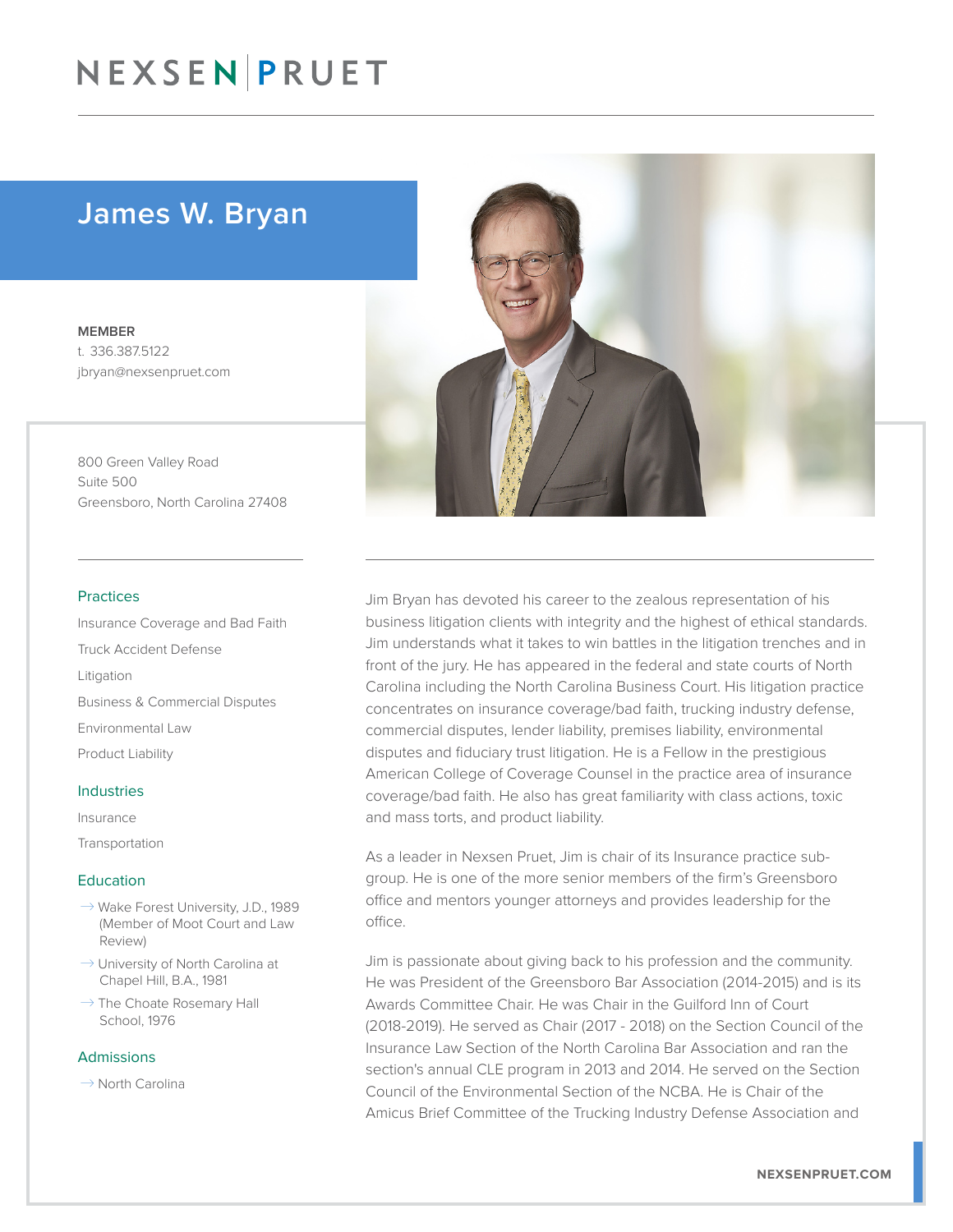- $\rightarrow$  U.S. Supreme Court
- $\rightarrow$  U.S. Court of Appeals, Fourth Circuit
- $\rightarrow$  U.S. Court of Appeals for the District of Columbia Circuit
- $\rightarrow$  U.S. District Court Eastern District of North Carolina
- $\rightarrow$  U.S. District Court Middle District of North Carolina
- $\rightarrow$  U.S. District Court Western District of North Carolina

served as Chair (2008 - 2018) of the First Party Property Subcommittee of the Insurance Law Committee of the Defense Research Institute. Jim was program chair for the April 2013 and December 2019 Insurance Coverage conferences, the two flagship programs of DRI's Insurance Law Committee. He has also been the program chair for environmental law conferences sponsored by the Environmental Section of the NCBA.

Jim is a frequent speaker at local, state and national conferences and seminars that attorneys attend for their continuing legal education requirements. Topics include ethics for litigators, truck accident defense, insurance coverage, evidence, insurance bad faith defense, and civil litigation. Sponsors of the programs have been the American College of Coverage Counsel, Greensboro and North Carolina Bar Associations, DRI, National Business Institute and Property Liability Resources Bureau.

#### **Experience**

### Representative Experience

### **INSURANCE**

Insurance Coverage/COVID-19 - Obtained full dismissal of COVID-19 business interruption coverage cases for a property insurer in two different federal district courts in NC. Motion to dismiss granted in both. See *Julie's, Inc. v. Hanover*, 2021 WL 5416685 and 2021 WL 2312532 (November 19, 2021, and June 7, 2021, M.D.N.C.), and *JF Fitness of Richmond, LLC v. Nova Cas. Co.*, 2022 WL 831426 (March 18, 2022, E.D.N.C.)

Insurance Coverage/Wrongful Incarceration - Successfully settled a multimillion dollar claim against local government risk pool for coverage for 30+ year wrongful incarceration claim against Deputy Sheriffs in 2021, involving 15+ years of policies.

Insurance Coverage/Pollution Exclusion – Obtained judgment on the pleadings for commercial lines insurer in federal district court in Raleigh, NC. Primary Issues: environmental contamination at Superfund site; total and absolute pollution exclusion; primary and excess liability policies from the 1980s and 2000s; Connecticut law and Canadian law. *See PCS Phosphate v. American Home,* 2016 WL 1271031 (March 29, 2016, E.D.N.C.).

Insurance Coverage/Allocation/Trigger – Defended commercial lines insurer (2013-2019) in long-running declaratory judgment action in NC state court. Primary Issues: allocation and trigger of coverage for progressive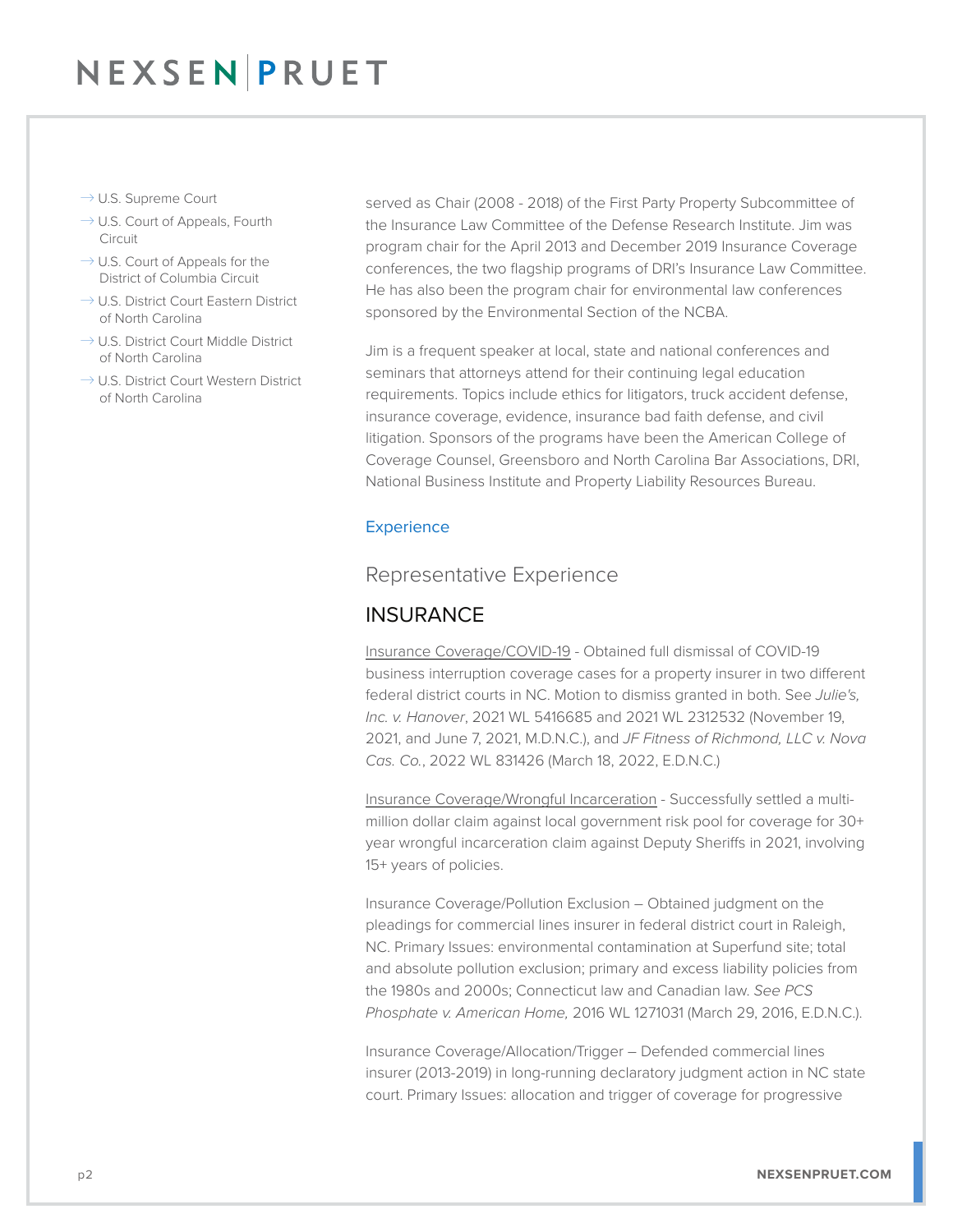disease/toxic torts arising out of insureds products that exposed claimants to benzene from the 1970s to 2000s. *See Radiator Specialty Co. v. Arrowood Indemnity Co. et al.;* Mecklenburg County, NC, Case No. 13 CVS 2271; 253 N.C. App. 508, 800 S.E.2d 452 (2017).

Insurance Coverage/Lender Liability/Jury Trial – On behalf of community bank, prosecuted coverage counterclaims and defended lender liability third party complaint in a three-week jury trial in federal district court in Greensboro, NC. Obtained favorable verdict that was upheld on appeal in Fourth Circuit. Primary Issues: fire loss at manufacturing site; material misrepresentation; rescission; waiver; estoppel; commercial property policy. *See Colony v. Peterson*, 2012 WL 1867047 (May 22, 2012, M.D.N.C.); 2012 WL 4369666 (Sept. 24, 2012, M.D.N.C.), and 2014 WL 4179962 (4th Cir 2014).

Insurance Bad Faith - Defended commercial lines insurer for seven years (2002 -2009) in bad faith litigation in NC state court involving builders risk insurance, mold infestation, alleged insurance fraud in claim submission, alleged additional insured coverage, construction project failure, Chapter 11 bankruptcy of project owner, SIU investigation, and appeal of discovery dispute over insurer's work product. Successful in resolving the matter late in discovery phase. *See Governor's Landing, LLC, Wachovia Bank et al v. Assurance Company of America et al; New Hanover County, NC, Case Nos. 03 CvS 1965 and 03 CvS 1968; Wachovia Bank v. Clean River Corporation*, 178 N.C.App. 528, 631 S. E.2d 879 (2006).

Insurance/Punitive Damages/Negligent Misrepresentation – Defended commercial lines insurer in federal district court in Charlotte, NC. Bad faith claims and punitive damages were defeated on motion for partial summary judgment. Afterwards, two-week jury trial on negligent misrepresentation claims ended in plaintiff's verdict. Primary Issues: bridge collapse; insurer's investigation of collapse allegedly caused damages to insured. *See Lee Construction v. Zurich,* Case No.: 3:10-cv-539 (W.D.N.C. 2012).

### **TRUCKING**

Truck Accident/Traumatic Brain Injury – Successful settlement of catastrophic truck accident case in federal district court in Charlotte, NC, after 18 depositions of fact and expert witnesses in OK, FL, AL, SC and NC and after multiple dispositive motions on punitive damages and other claims. *See Brown v. Celadon Trucking Services,* 3:16 CV 00229 (W.D.N.C. 2017).

Truck/Bus Accident/Jury Trial - In stipulated liability case, able to hold down the jury's damage award to 25% of what plaintiff asked for in closing argument. Successful in motions to exclude testimony of plaintiff's vocational expert and economist expert. *See Cooper v. APAC Atlantic,* Inc., Forsyth County, NC, Case No. 08 CvS 7550.

Truck Accident/Jury Trial - Settled double fatality truck accident case for Kodiak truck owner-operator after 7 days of jury trial in NC state court. *See Tolen v. Carolina Carbonic,* Randolph County, NC, Case No. 01 CvS 00092

Truck Accident/Wrongful Death/Bench Trial - In truck/motorcycle accident, conducted bench trial in federal district court in Raleigh, NC, and appealed adverse judgment to the Fourth Circuit. Successful settlement during appeal. *See Carroll v. Oakley Trucking Co., 5:17 CV 357 (E.D.N.C. 2018)*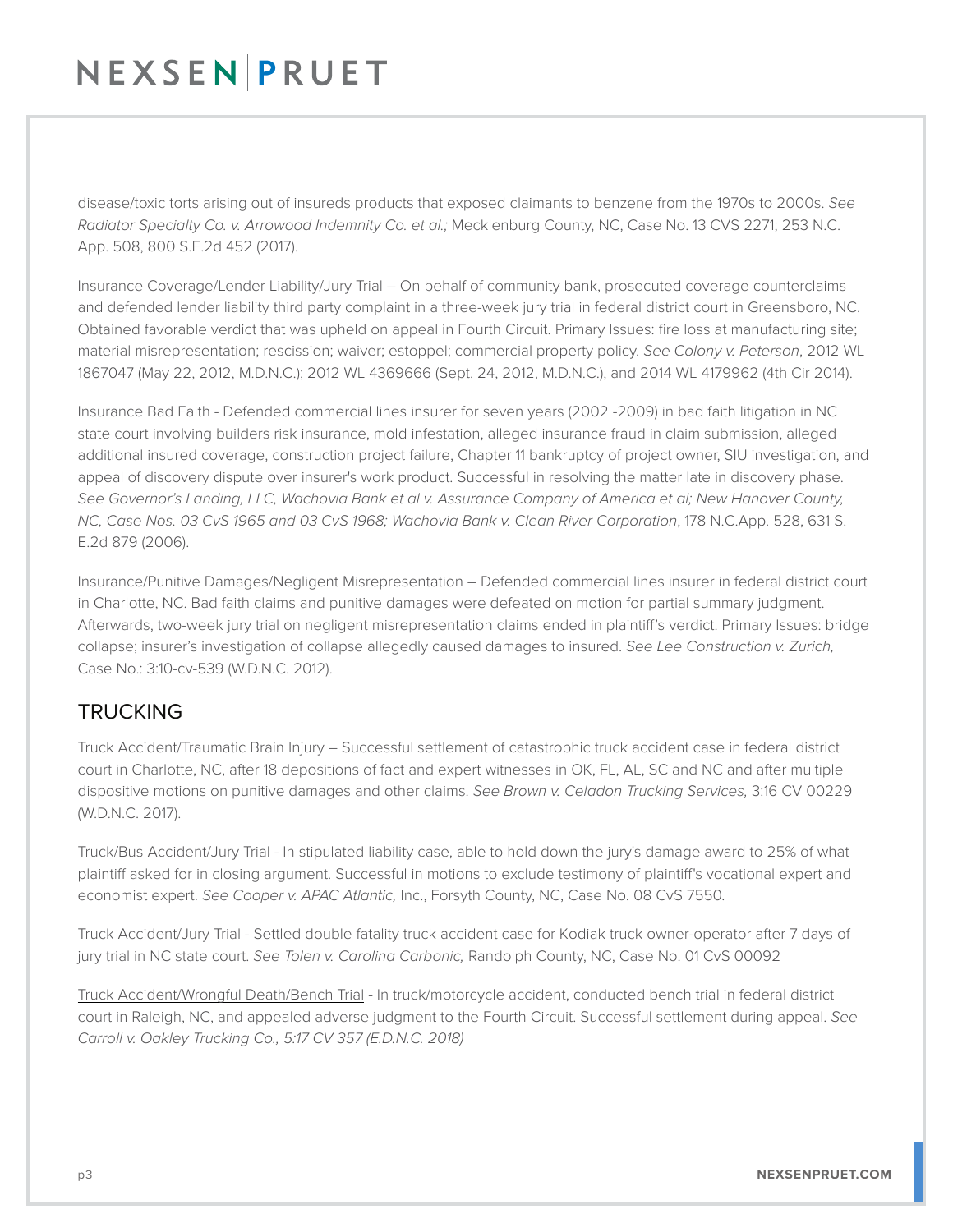Cargo Loss/Carmack Amendment – Settled cargo loss claim for motor carrier in NC state court concerning stolen trailer of cell phones where interpretation of Carmack Amendment played significant role. *See Nations Express, Inc. v. Landstar Inway, Inc., Wake County, NC,* Case No. 08 CvS 3952.

Trucking Regulatory Compliance/USDOT – Negotiated a settlement for trucking company with US Dept. of Transportation concerning civil penalty assessments for alleged violations of federal motor carrier safety regulations.

Motor Carrier Permit Violations/North Carolina - Obtained judgment for trucking company against State Highway Patrol for wrongful penalty assessment for alleged violation of trip permit for overweight load. Won on appeal. *Daily Express, Inc. v. Beatty,* 688 S.E.2d 791 (N.C.App. 2010).

### COMMERCIAL/FIDUCIARY LITIGATION

Clinical Laboratory Litigation – Prosecuted multiple breach-of-contract actions on behalf of clinical laboratory management company against laboratory customers where CLIA regulations and intellectual property issues have been involved. *See e.g., Select Laboratory Partners v. H.S. Labs,* Guilford County, NC, Case No. 14 CvS 5605; *Select Laboratory Partners v. First Med, Inc.,* 1:15 CV 531 (M.D.N.C. 2015).

E-Cigarette/Vaping Litigation – Represented e-cig/vaping company as local counsel in federal district court in Greensboro, NC involving a discovery dispute in patent litigation based in California federal district court. *See Fontem Ventures, B.V. v. NJOY, Inc. et al, 2:14-cv-01645 (C.D.Cal. 2014) and 1:15-mc-00022 (M.D.N.C. 2015).* Also as part of representing a consumer group in its fight against the Food and Drug Administration's attempt to over-regulate e-cig/ vaping products, filed an amicus curiae brief in the United States Court of Appeals for the District of Columbia Circuit. *See Nicopure Labs, LLC v. Food and Administration, 17-5196 (DC Cir.2018).*

Shareholder Derivative Litigation – Defended shareholder derivative/judicial dissolution action on behalf of client corporation involving allegations of breach of fiduciary duty and remedy of constructive trust and judicial dissolution. *See Hill v. H&H Furniture Manufacturers, Inc.,* Randolph County, NC, Case No. 16 CvS 1167.

Business Broker Fee Litigation – Prosecuted action on behalf of business broker to recover broker fee arising out of breach of representation agreement by acquired company. *See The Foresight Companies, LLC v. Bright Funeral Home, Inc.,* Wake County, NC, Case No. 16 CvS 1464.

Fiduciary Trust Litigation – Defended the interests of trust settlor against trust beneficiary in action seeking modification of irrevocable trust. Defeated motion for summary judgment, which led to plaintiff dismissing his case with prejudice. *See In the Matter of Trust for Zachary Alberts,* Guilford County, NC, Case No. 14 CvS 10478.

Compelling Arbitration - Successful on motion to compel arbitration on client's behalf in action in NC Business Court concerning commercial crime policy with corporate policyholder, and successfully opposed assertion by corporate insured that the insurer waived the right to arbitration after filing the first action in New York. *See Polo Ralph Lauren Corp. v. Gulf Ins. Co.,* 2001 WL 34000140, 2001 NCBC 3, N.C. Super. (Jan. 31, 2001).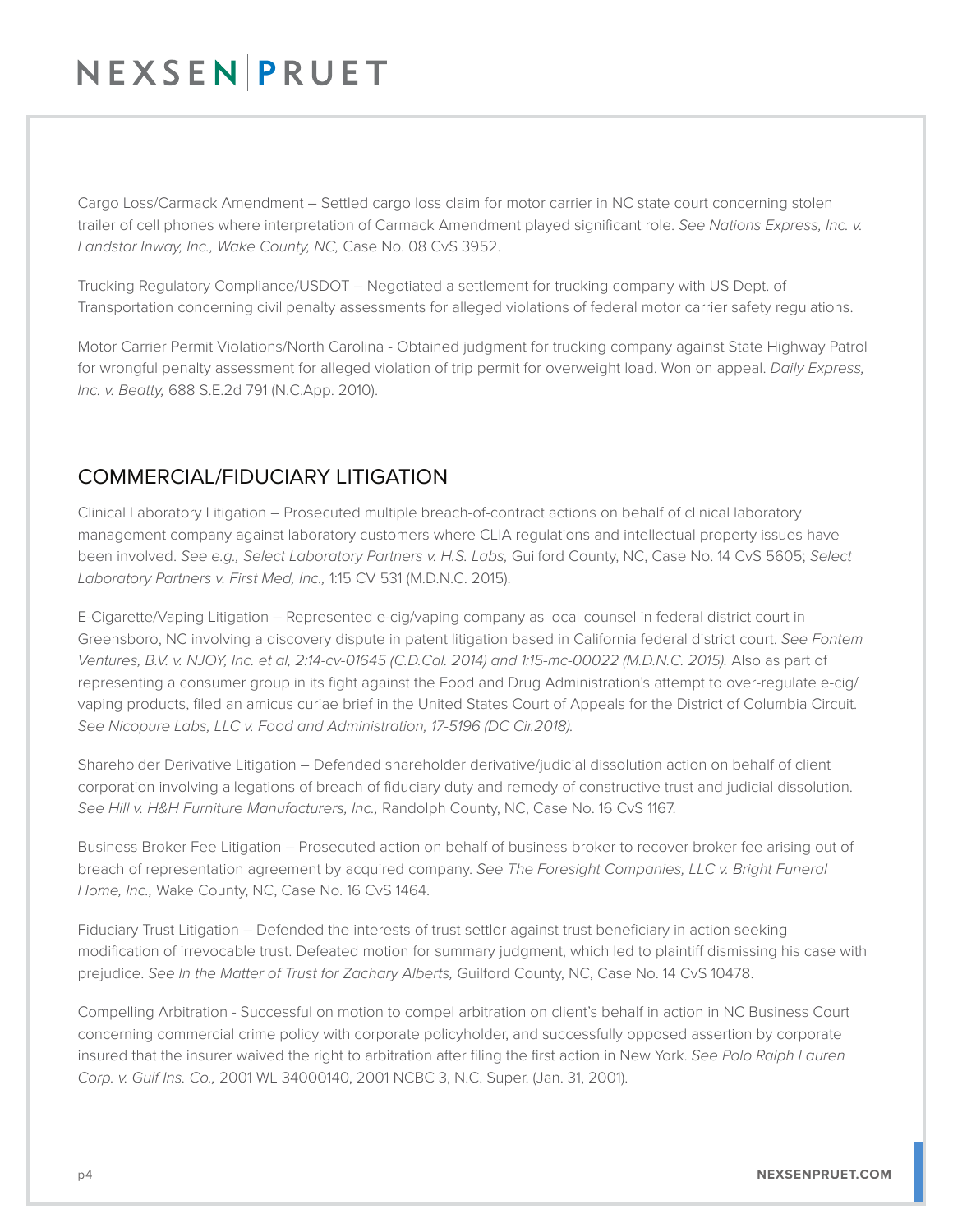### TORT LITIGATION

Utility Company/Electrocution – Successful in settling electrocution case for utility company involving motor vehicle crash into utility pole causing downed power lines, after 21 depositions of fact and expert witnesses in GA, LA, and NC. *See Rios v. Duke Energy Carolinas,* Guilford County, NC, Case No. 15 CvS 7630.

Retail Store/Premises Liability – Defended retail store in multiple actions involving slip-and-fall, trip-and-fall, assault, and other premises liability claims. All cases settled favorably for client. *See e.g., Wells v. Big Lots Stores, Inc., Guilford County, NC, 14 CvS 4497; Crews v. Big Lots Stores, Inc.,* 3:13 CV 258 (W.D.N.C. 2014).

Premises Liability/Jury Trial - Obtained defense verdict of no liability for municipality in trip and fall case in NC state court. *See Bunce v. City of Greensboro,* Guilford County, NC, Case No. 00 CvS 8010.

Automobile Negligence/Jury Trial - Won defense verdict of no liability for automobile operator in motor vehicle negligence case. *See Guynn v. Ingram,* Guilford County, NC, Case No. 00 CvS 1650.

### **ENVIRONMENTAL**

Environmental/Aggrieved Landowner – Represented property owner adjacent to former Seaboard Chemical Corporation Site, EPA ID No. NCD071574164, High Point, North Carolina, and former City of High Point Riverdale Drive Landfill, in negotiations over Declaration of Perpetual Land Use Restrictions.

Environmental/Consent Decree - Negotiated consent decrees for Fortune 100 company in underground storage tank case involving soil and groundwater contamination at convenience store gas station next to elementary school. *See State of North Carolina v. Texaco Refining & Marketing, Inc.,* Randolph Co., NC, 01 CvS 163.

Environmental/UST - Defended and obtained dismissal of NC state court action for gas station owner against NC Dept. of Environment and Natural Resources ("NCDENR") after multiple expert witness depositions revealed lack of merit for claim under NC Oil Pollution & Hazardous Substances Control Act. *See State of North Carolina v. Gas Town, Inc.,* Guilford Co., NC, 99 CvS 5039.

Environmental/Mining Permit - Successful in negotiating consent decree for manufacturer client with NCDENR's Division of Land Resources in regard to operation of mine. See *State of North Carolina v. CBM, Inc, dba Yadkin Brick Company*, Stanly County, NC, 04 CvS 1537

Environmental/Notice of Violation/Air Quality - Successful in persuading NCDENR's Division of Air Quality to agree to a substantial reduction of monetary penalty for alleged violation of air quality permit of manufacturer client.

Environmental/Insurance Coverage – Obtained settlement for commercial lines insurer in a ten-year coverage dispute concerning underground storage tank insurance for oil company insured at convenience store gas station.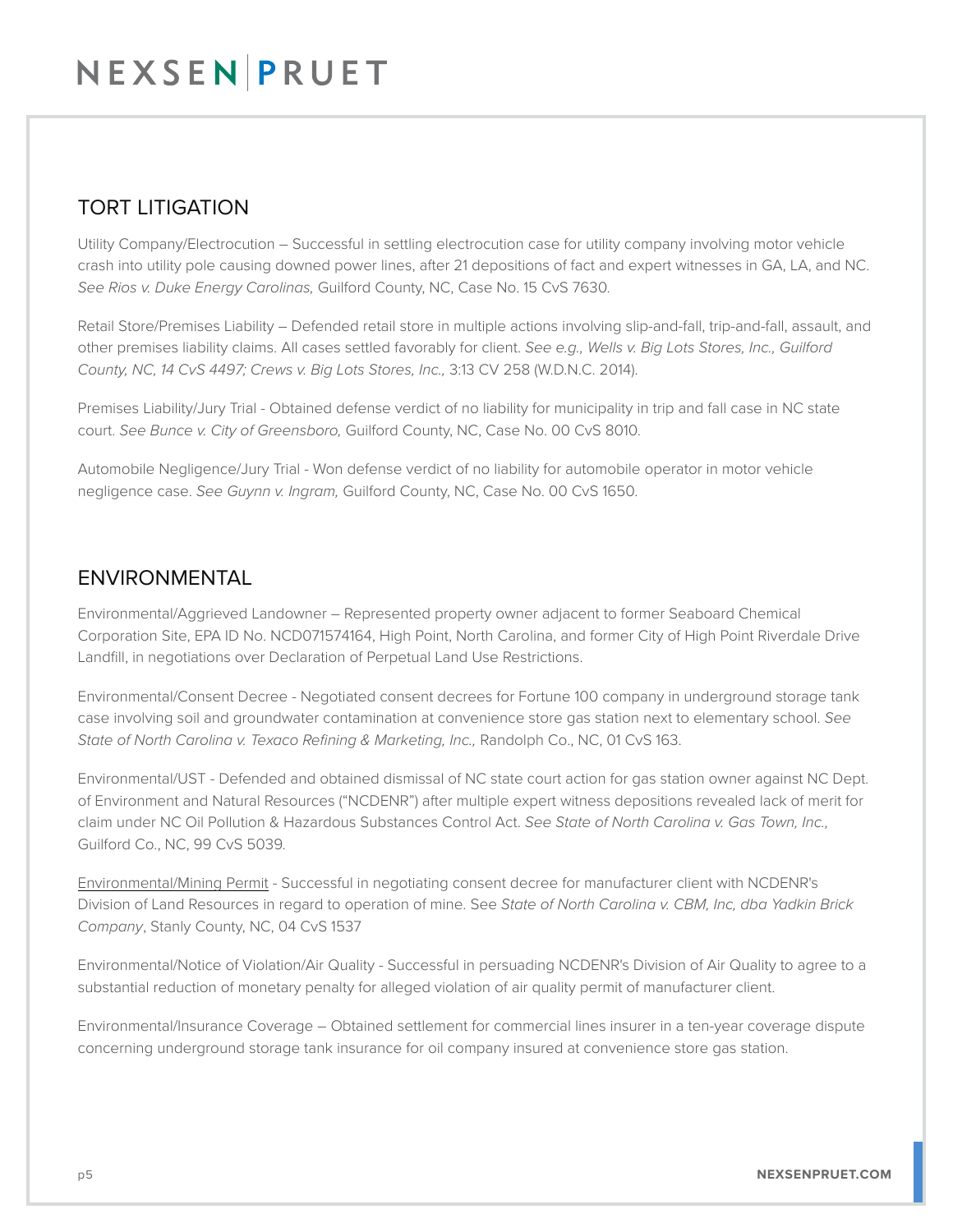### REPORTED DECISIONS

- � *JF Fitness of Richmond, LLC v. Nova Cas. Co.*, 2022 WL 831426 (March 18, 2022, E.D.N.C.)
- � *Julie's, Inc. v. Hanover*, 2021 WL 5416685 (November 19, 2021, M.D.N.C.) and 2021 WL 2312532 (June 7, 2021, M.D.  $N.C.$
- � *Murphy Brown LLC v. Ace American Ins. Co. et al,* 2019 WL 6878942 and 2020 WL 1431721 (N.C. Business Court, Dec. 16, 2019 and March 18, 2020)
- � *Radiator Specialty Co v. Arrowood Indemnity Co*., 253 N.C. App. 508, 800 S.E. 2d 452 (2017)
- → *PCS Phosphate Co., Inc. v. American Home Assurance Co.,* 2016 WL 1271031 (March 29, 2016 E.D.N.C.)
- � *Colony v. Peterson,* 2012 WL 1867047 (May 22, 2012, M.D.N.C.); 2012 WL 4369666 (Sept. 24, 2012, M.D.N.C.), and 2014 WL 4179962 (4th Cir 2014)
- � *Brown v. Sedgwick Claims Management Services, Inc.,* 1:11-cv-84 (July 7, 2011, M.D.N.C.)
- � *Zurich American Ins. Co. v. ACE American Ins. Co.,* 3:10-cv-101 (December 3, 2010 and January 27, 2011, W.D.N.C.)
- � *Daily Express, Inc. v. Bryan E. Beatty,* Secretary of Crime Control & Public Safety, 688 S.E.2d, 791 N.C.App. (2010)
- � *Wachovia Bank v. Clean River Corporation,* 178 N.C.App. 528, 631 S.E.2d 879 (2006)
- � *Estate of Mason v. Universal Underwriters Life Ins. Co.,* 1:06-cv-190 (September 14, 2006 and October 4, 2006, W. D.N.C.)
- � *Miller v. Owens,* 603 S.E.2d 168 (N.C.App. 2004)
- � *Garner v. Big Lots Stores, Inc.,* 4:01-cv-179 (March 18, 2003, E.D.N.C.)
- � *Ayers v. Patz,* 2002 WL 1901906, N.C.App. (Aug. 20, 2002)
- � *Polo Ralph Lauren Corp. v. Gulf Ins. Co.,* 2001 WL 34000140, 2001 NCBC 3, N.C. Super. (Jan. 31, 2001)
- � *Markham v. Nationwide Ins. Co.,* 125 N.C.App. 433, 481 S.E.2d 349 (1997)
- $\rightarrow$  *Hunter v. Newsom,* 121 N.C.App., 564, 468 S.E.2d 802 (1996)
- � *Fidelity National Title Ins. Co. of Tenn. v. Kidd,* 99 N.C.App. 737, 394 S.E.2d 225 (1990)

#### Mackrell International

#### **Recognition**

- $\rightarrow$  American College of Coverage Counsel Fellow
- � North Carolina *Super Lawyers*® 2019, 2020
- $\rightarrow$  Included in in North Carolina Super Lawyers® list in the areas of Insurance Coverage, 2017-2018
- $\rightarrow$  Martindale-Hubbell AV Peer Rated for Highest Level of Professional Excellence

#### Community & Professional

 $\rightarrow$  Piedmont Land Conservancy, Board Member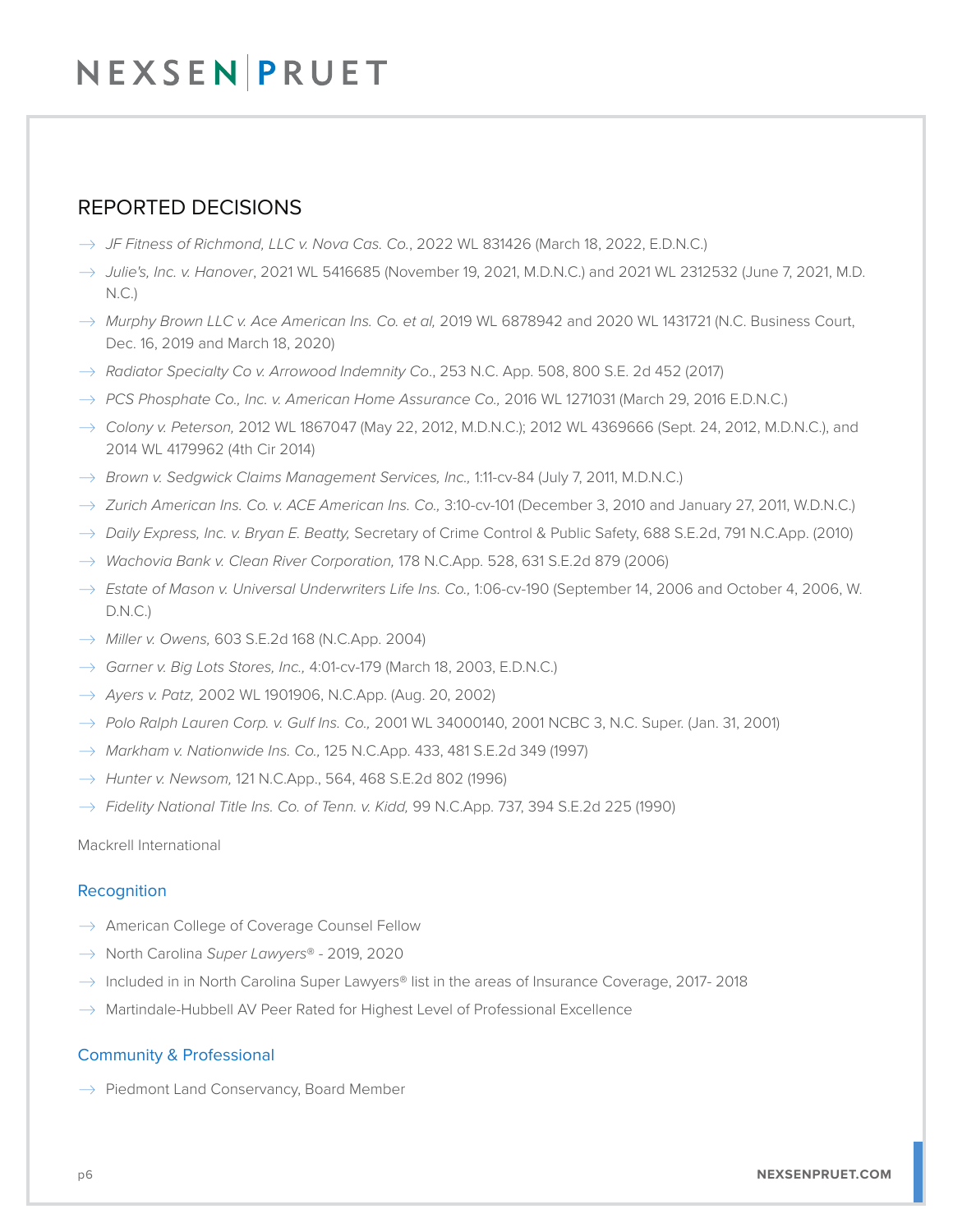- $\rightarrow$  Greensboro Bar Association (Past President, and current Chair of Awards Committee)
- $\rightarrow$  18th Judicial District of the North Carolina State Bar (Past President)
- $\rightarrow$  Greensboro Bar Association Foundation (Past President)
- $\rightarrow$  Guilford Inn of Court (Past Chair)
- $\rightarrow$  Trucking Industry Defense Association, Chair of Amicus Brief Committee
- $\rightarrow$  North Carolina Association of Defense Attorneys
- $\rightarrow$  Defense Research Institute
	- $\rightarrow$  Program Chair, Insurance Law Committee (2013 and 2019)
	- $\rightarrow$  Chair of First Party Property Subcommittee (2008-2018)
- $\rightarrow$  YMCA of Greensboro's Alex Spears Branch Board of Management (past chair)
- $\rightarrow$  Leadership Greensboro (2003-2004)
- $\rightarrow$  North Carolina Bar Association, Council of Insurance Law Section (Past Chair) and Council of Environmental Section (Member)
- $\rightarrow$  North Carolina Representative to Mackrell International on behalf of Nexsen Pruet

### Speaking, Writings, and Media

Program Chair, Defense Research Institute's Insurance Coverage, and Practice Symposium, New York, December 2019 and Insurance Coverage and Claims Institute Symposium, Chicago, April 2013

Speaker, "'Allocation - Is That a Thing' - Navigating Disputes Over Allocation Between Covered and Uncovered Claims, " American College of Coverage Counsel Annual Meeting, May 2019

Speaker, "Commercial General Liability Policies and Duty to Defend," North Carolina Bar Association's Insurance Law Section CLE, January 31, 2019

"Additional Insured Coverage and Primary/Excess Priority Disputes, Oh My," July 19, 2018

"Trade Creditor Lacks Standing to Sue Judgment Debtor's Insurer for Deceptive Trade Practices," April 3, 2018

Speaker/Co-author of manuscript, "Back to the Drawing Board: Resurgence of Vapor Intrusion, Radon and Other Pollution Exclusion Issues," American Bar Association's insurance coverage litigation conference, Phoenix, 2018

Speaker/Author of manuscript, "Blurred Lines – Post Litigation Conduct as Evidence of Bad Faith," Defense Research Institute's Insurance Law Committee conference on insurance bad faith and extra-contractual liability, Boston, 2017

Late Notice Under Claims-Made Policy Torpedoes Claim February 13, 2018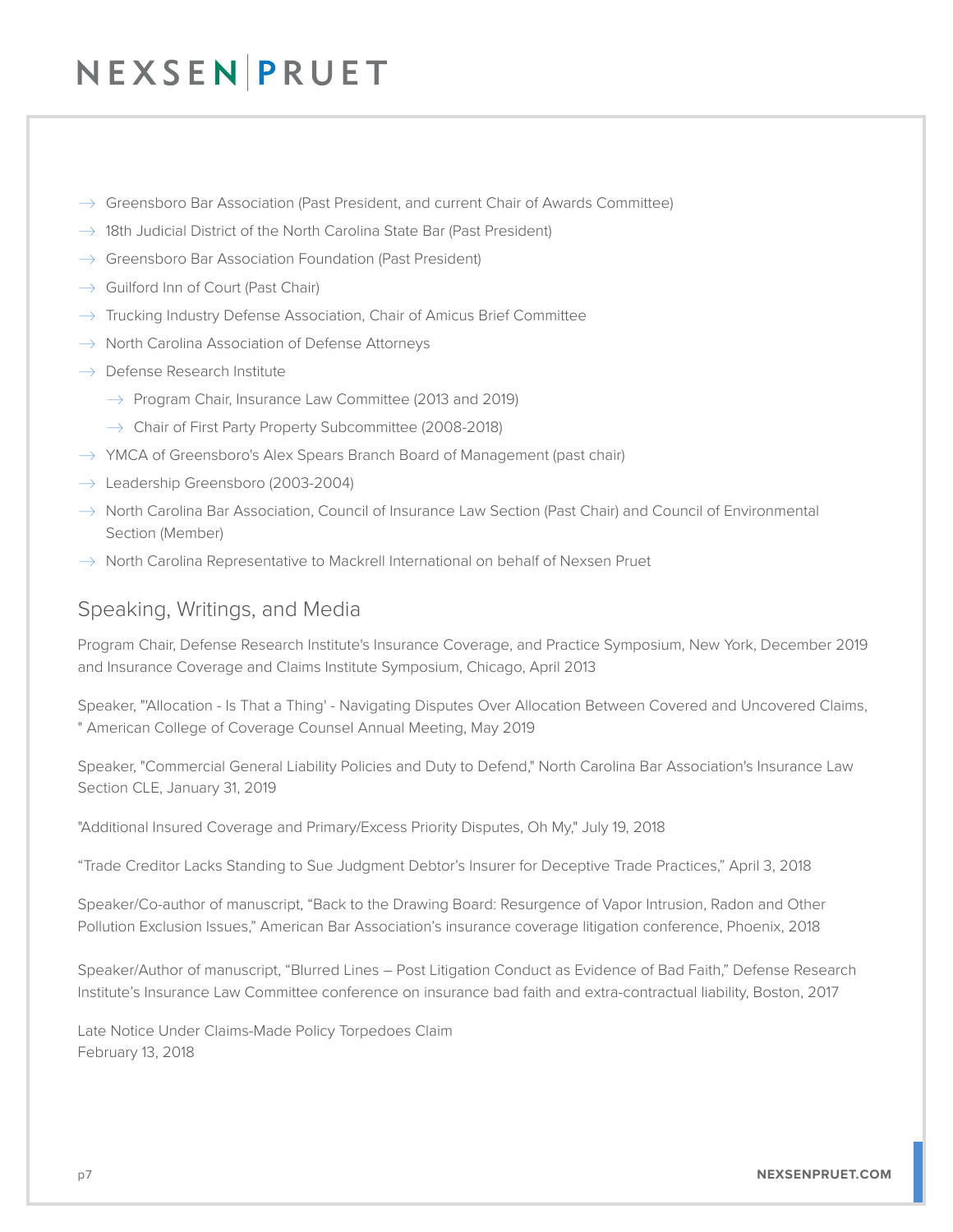Opioid Litigation Over Insurance Coverage – Coming to a Jurisdiction Near You November 16, 2017

Equitable Estoppel Halts Insurer's Success In Bad Faith Claim July 10, 2017

Can Insurers Take Their Time? September 12, 2017

Speaker/author of manuscript, "Top Five Nuisance Insurance Coverage Issues," Defense Research Institute's Insurance Law Committee conference; Chicago, April 2016

Speaker/author of manuscript, "Lessons Learned in a Four-Year Coverage Battle: *Colony Insurance v. Peterson,"* North Carolina Bar Association's Insurance Law Section annual meeting//CLE, April 2015, as well as Program Chair of the same conference.

Author, "Message from the President," Greensboro Bar Association monthly newsletter:

- $\rightarrow$  January, February, March, April, 2015
- $\rightarrow$  September, October, November, December, 2014

Author, "Case Law Developments," Insurance Law Section of the North Carolina Bar Association newsletter, March 2014.

Author, "Case Law Developments," Insurance Law Section of the North Carolina Bar Association newsletter, December 2015.

Author, "Fourth Circuit's Decision in Cargo Loss Case Should Be Wake-Up Call for Motor Carriers as to Limitation of Liability," Trucking Industry Defense Association, quarterly e-newsletter, February 2014.

Co-author, North Carolina chapter of DRI's *50-State Compendium of Reservation of Rights*, December 2013.

Speaker/Author of manuscript, "Targeting Insurance: Coverage Issues In Firearms and Self-Defense Claims," Defense Research Institute's Insurance Law Committee conference, December 2013 and at the national claims conference of the Property Liability Resource Bureau, March 2015.

Co-author, "First Party Property Insurance Law in North Carolina," inaugural issue of the e-newsletter Insurance Law of the Insurance Law Section of the North Carolina Bar Association, November 27, 2013.

Speaker, "2012 North Carolina Insurance Law Update", North Carolina Bar Association's annual CLE review, Grandover Resort in Greensboro, October 11, 2013

Author, "Waiver of Right of Appraisal in Property Insurance Claims," Defense Research Institute's Covered Events Newsletter, July 2013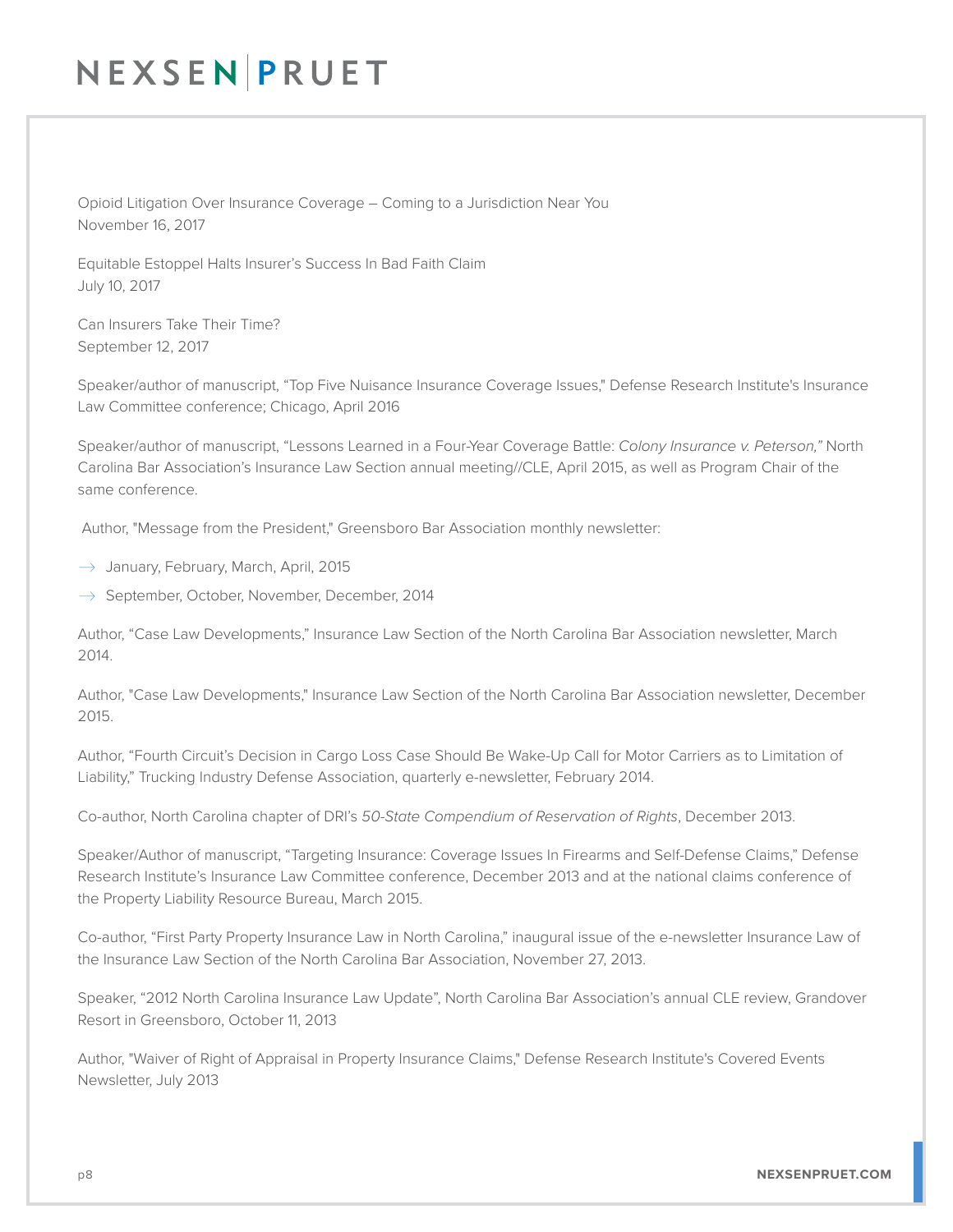Program Chair, Defense Research Institute's Insurance Coverage and Claims Institute Conference, Chicago, April 2013

Speaker/Author of manuscript - "Ethical Considerations During Litigation," Annual Meeting of the Environmental Law Section of North Carolina Bar Association, Wilmington, NC, April 2013

Speaker/Author of manuscript - "When Lenders Come Knocking - How to Assess a Lender's Claim Under Personal Lines Policies," Defense Research Institute's Insurance Coverage and Claims Institute Conference, Chicago, April 2012

Speaker/Author of manuscript - "Protecting the Insurer's Internal Communications From Discovery in Bad Faith Actions, " Defense Research Institute's Bad Faith Conference, Washington D.C., June 2011

Webinar Speaker - "Right to Independent Counsel: Emerging Issues - Resolving Policyholder and Insurer Disputes Over Selection of Counsel," Strafford Publications, July 2011

Speaker/Author of manuscript - "Certificates of Insurance: Avoiding Bad Faith," Property Liability Resource Bureau, Sacramento, California, Nov. 2011

Co-author, "Bad Faith in Absence of Breach of Contract?" featured in *For the Defense* magazine, a publication of the Defense Research Institute.

Speaker, "Observations from the Trenches of Truck Wreck Litigation", N.C. Trucking Association webinar, May 3, 2011.

Author, "Debunking Lost Future Earnings Damages", The Transportation Lawyer, February 2011

Author, "Property *Insurance Policies: The Covered Causes of Loss and Excluded Perils", Exploring Property Insurance and Construction Law Issues*, Defense Research Institute, June 2010.

Jim Bryan and Dennis Lynch co-authored an article entitled "Rolling Out CSA 2010 - The New Motor Carrier Safety Compliance" for *The DefenseLine*. *The DefenseLine* is the quarterly publication of the South Carolina Defense Trial Attorneys' Association.

On May 19, 2010, Jim Bryan filed an amicus curiae brief in a case pending before the North Carolina Supreme Court on behalf of the Trucking Industry Defense Association. On October 8, the State Supreme Court adopted the position argued in the brief and reversed the court of appeals decision. Read the opinion here.

Co-Author, *Duty to Settle Third Party Claims*, Property Loss Research Bureau/Liability Insurance Research Bureau, National Claims Convention, San Antonio, March 2010

*"The Nuts and Bolts of Declaratory Judgement Actions"*, presented at the North Carolina Bar Association's Insurance Law Update CLE, Grandover Resort, Greensboro, North Carolina, November 6, 2009

*"Right to Independent Counsel?",* Coverage Magazine, Insurance Coverage Litigation Committee of American Bar Association's Section of Litigation, Vol. 19, No. 3, May/June 2009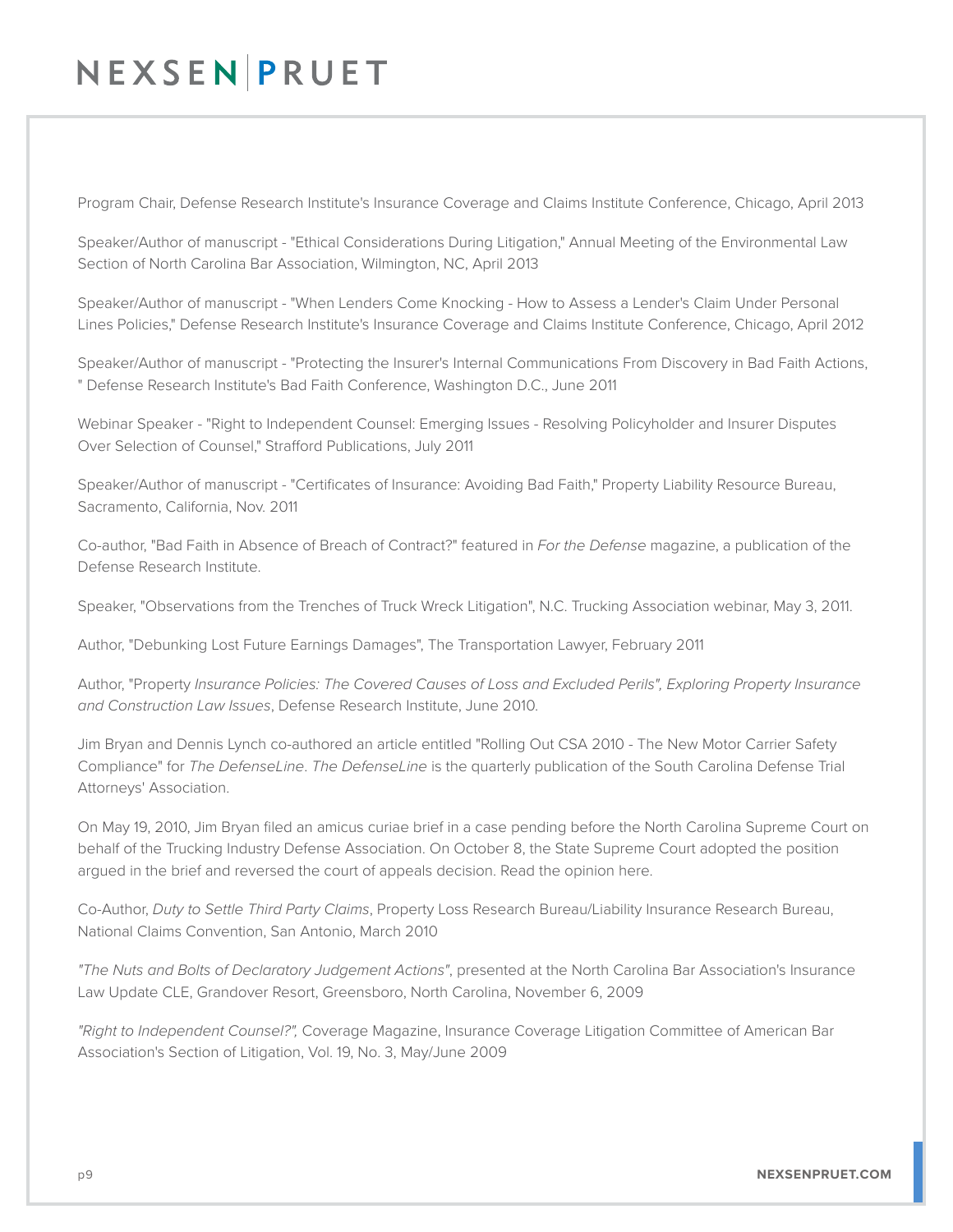"Umbrella Policies: The Duty to Drop Down", Property Loss Research Bureau/Liability Loss Research Bureau, National Claims Convention, Seattle, March 2009

Co-Author, *Who's Responsible for Financial Responsibility?*, Defense Research Institute's Trucking Law Committee, In-Transit, August 2007. The article features a recent NC Court of Appeals decision which held that a liability policy for a commercial vehicle automatically provides minimum of \$750,000 of coverage, despite the owner requesting and paying for lesser coverage.

Co-Author, Amicus Curiae brief in the Supreme Court of North Carolina on behalf of the Trucking Industry Defense Association, North Carolina Farm Bureau Mutual Insurance Company, Inc., v. Terry Davis Armwood, Jr.; Et al., April 2007

Co-Author, Amicus Curiae brief on behalf of the Trucking Industry Defense Association in the case, Lamson & Sessions Co. v. ATS Logistics Services, Inc., November 2006

Co-Author, North Carolina Chapter in the Defense Research Institute's *Insurance Bad Faith: A Compendium of State Law (2006)* 

*Contracts and Insurance Protections for Motor Carriers,* National Tank Truck Carriers Association, Board of Directors Meeting, August 2004

Co-Author, North Carolina Chapter in the American Law Firm Association's *A Fifty-State Reference of Significant Case and Statutory Law Related to Life, Accident and Health Insurance Claims and Litigation (2003 Edition)*

Author, *Just Exactly Where is That Petroleum Contamination Coming From?,* Environmental News, North Carolina Bar Association, 2003

Author, *Hold Harmless, Indemnity, Subrogation and Additional Insured Insurance in Transportation Contracts*, Annual Meeting, National Tank Truck Carriers Association, April, 2003

Author, *Brownfields Agreements: A Prospective Developer's Road to Success*, Environmental News, Vol. 13, No. 2, March, 2002

*Auto Exclusion in General Liability Insurance Policies*, Defense Research Institute's For the Defense, Vol. 43, No. 12, December, 2001

Author, *The Saga Over MTBE Continues, Takes New Turn*, Defense Research Institute's Environmental News, Vol. 13, No. 1, December, 2001

Author, *A Lesson in Avoiding Liability on the Internet*, BizLife Magazine, March, 2001

*A Practical Guide to Federal Court Rules and Procedures in North Carolina*, National Business Institute, June, 2000

*Insurance Coverage Laws in North Carolina*, National Business Institute, June, 1996